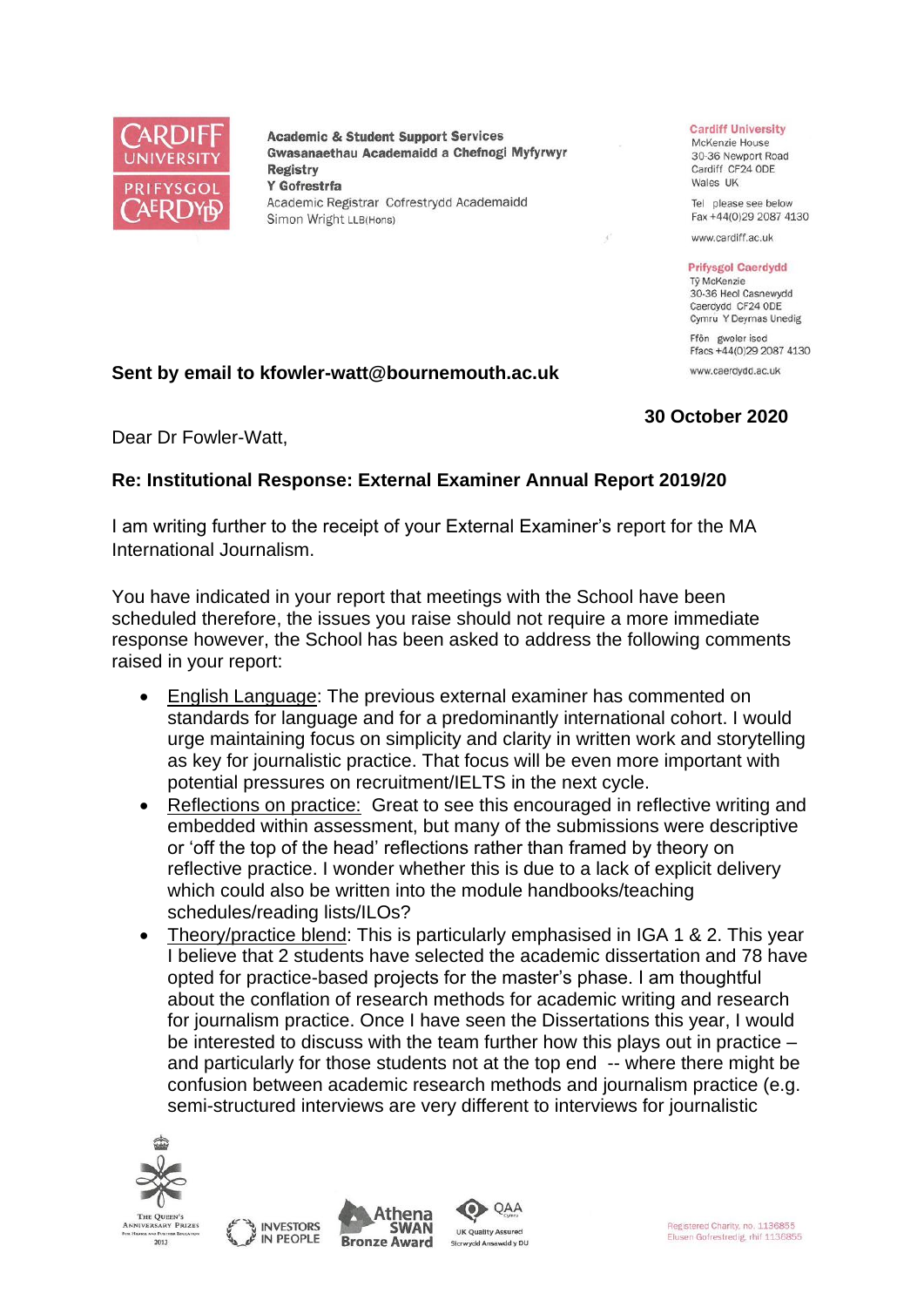storytelling, but a number of students used the terminology interchangeably).I also wonder about ethics, risk assessment etc.

- Storytelling: If the modules/delivery mentioned (above) were reviewed, this might create space to teach more on multimedia storytelling and to innovate further – including keeping a beady eye on the externally facing website and digital storytelling, and also:
- Ethical and legal context: Cognisant of the challenges of teaching law to an international cohort, there might be an argument for teaching ethics/legal context in a clearly signposted way ahead of the production of major projects. Again, one for review and further discussion once I have seen the final projects. The fake news essay goes some way here and engages the student in thinking about verification etc.
- Options, visiting speakers and civic engagement: all areas of strength. Would be great to see as many master classes and visiting speakers (as evident in FNR) as possible, but I am sure there is much more going on in wider JOMEC setting that MAIJ students can also engage with. In the Editor's Chair and Communicating Causes, Emerging Journalism all engage with real-world impactful projects and some best practice in terms of innovation and transferable skills here, such as leadership, teamwork, peer-to-peer learning, industry engagement.
- Global context, voice, inclusive journalism: The course could engage with these themes in even more depth (see note on reflective practice) – particularly as an international journalism course with an international mix of students - but might need to clear some space to do so.

I am confident that the Programme Team will endeavour to address the issues identified in your report and your comments will help inform their [Annual Review and](https://www.cardiff.ac.uk/public-information/quality-and-standards/monitoring-and-review/annual-review-and-enhancement)  [Enhancement](https://www.cardiff.ac.uk/public-information/quality-and-standards/monitoring-and-review/annual-review-and-enhancement) process.

The University is pleased to note your positive comments, including:

- 1. Your positive comments regarding the programme structure, academic standards, and assessment process.
- 2. There is stretch and modules compare favourably in terms of level, learning outcomes and assessment. The students are worked hard on this course, and they complete the programme with a strong set of academic and practical skills.
- 3. The programme is in line with comparative courses at UK HEIs and benchmarking for L7 journalism PGT provision. The moderation is clear and thoughtfully presented. Students are given guidance in feedback on areas for improvement.
- 4. The students' achievements and profiles were also comparable. The students are challenged and stretched on this course and the quality of the work produced is impressive. It is doubly impressive in the Covid-19 context
- 5. I would like to commend the course team and academic support staff on the impressive achievement of getting a large international cohort of PG students through the first two semesters of their studies in a year that has been beset by industrial action and global pandemic. Most progressed and any re-sits were manageable. This is not an easy feat and your students are lucky to have such a committed team supporting them and working to sustain a sense of community in a virtual space.